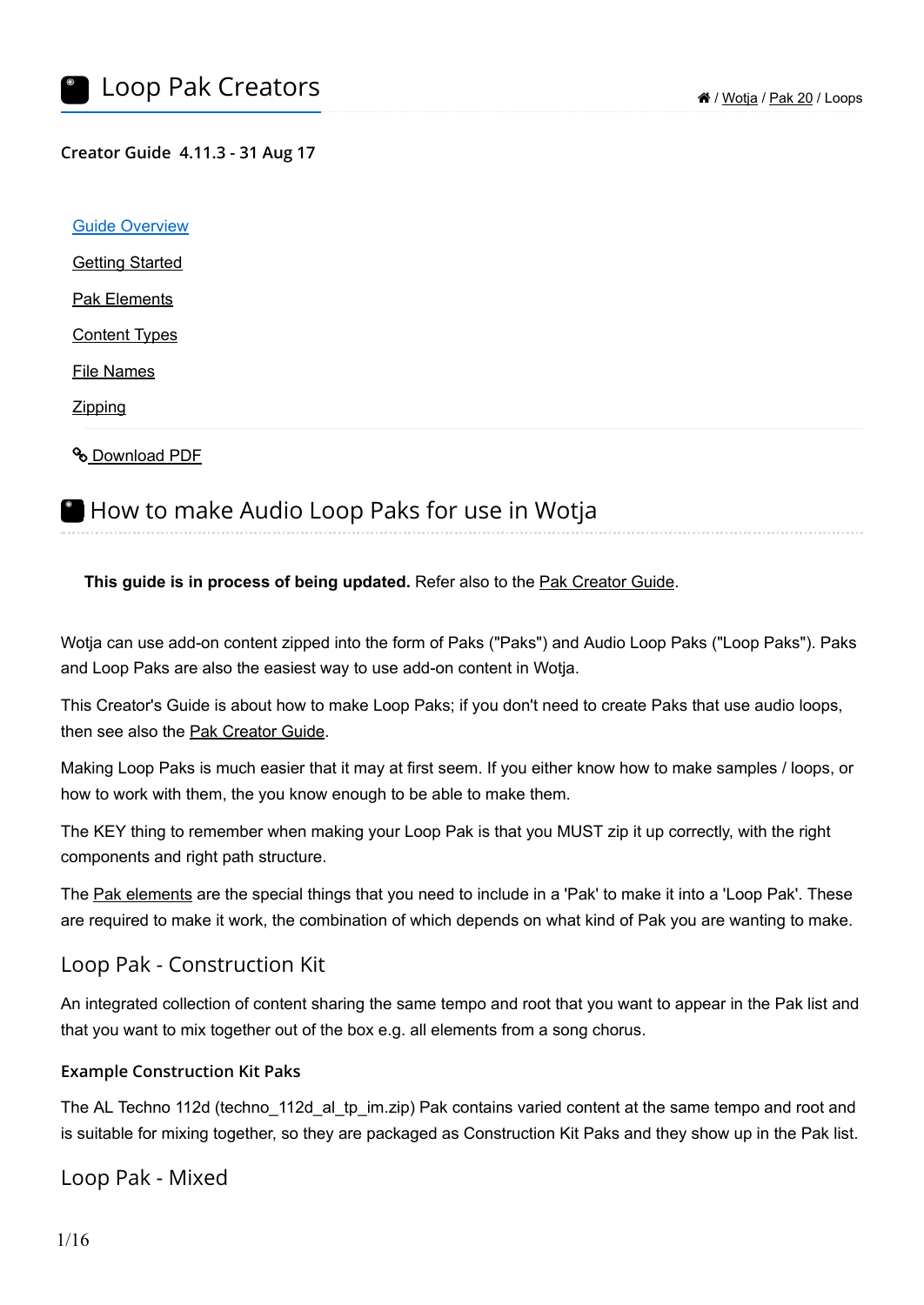A varied collection of content with different properties such as Bass Loops and Trumpet loops all with a range of pitches, tempos and durations.

### **Example Mixed Pak**

The LoopBeats 2 Pak (loopbeats2\_tp\_im.zip) contains only drum loops at different tempos and is packaged as a Mixex Pak.

### Important Considerations

- If your Pak is to include audio loops we recommend:
	- Use 44 Khz stereo loops (either WAV or Ogg) 16-bit or 24-bit.
		- Aside from performance & footprint issues and that stereo loops require twice the RAM and more processing power, they simply *sound so much better*.
		- It is still fine to opt for mono as these can be positioned in the audio field and you can apply live FX via the ISE.
		- Ogg loops are much smaller (see Pak size below), but they have to be decompressed before being loaded into memory. If you are after pure speed of loading, then it is best to stick with WAV.
- Pak Size:
	- It's up to you but remember that samples have to be loaded into memory to be used, and this is always scarce on mobile.
- Try to work with high quality "master" audio samples which you then edit and resample.
- Tempo and the content size are closely interrelated: a 1 bar 60bpm audio clip is 4 seconds in length (each beat is 1 second in length and there are 4 of them in a bar), and a 1 bar 120bpm audio clip a 2 seconds in length (each beat is 1/2 second and there are 4 of them). Therefore Paks with a slow tempo will generally be larger than those with a fast tempo!

# <span id="page-1-0"></span>Getting Started

The first thing you need to do for Loop Pak creation is to make your **Pak folder**. Wotja expects your Pak folder to have the path structure below.

- 1. Create a new folder somewhere with the following path:
	- $\circ$

```
intermorphic\mixtikl\paks\MyName_MyPak or;
```
 $\circ$ 

```
 intermorphic\mixtikl\paks\MyPak_Type\MyName_MyPak
```
- Pak folder names must be unique and should a naming convention like "Artist\_Track\_Label" (or where they are just loops then "Company LoopDescription").
- Spaces may be used in path names, but we recommend you do NOT use them choose underscore or dash characters instead - or use CamelCase.
- This folder is displayed in the content list, so we recommend keeping it short and you may wish to use abbreviations and undesrscores or dashes.
- 2. Put (or save) all of the elements that you require into this folder.
- 3. You can work with and test your Pak in this folder before you create your final Pak file.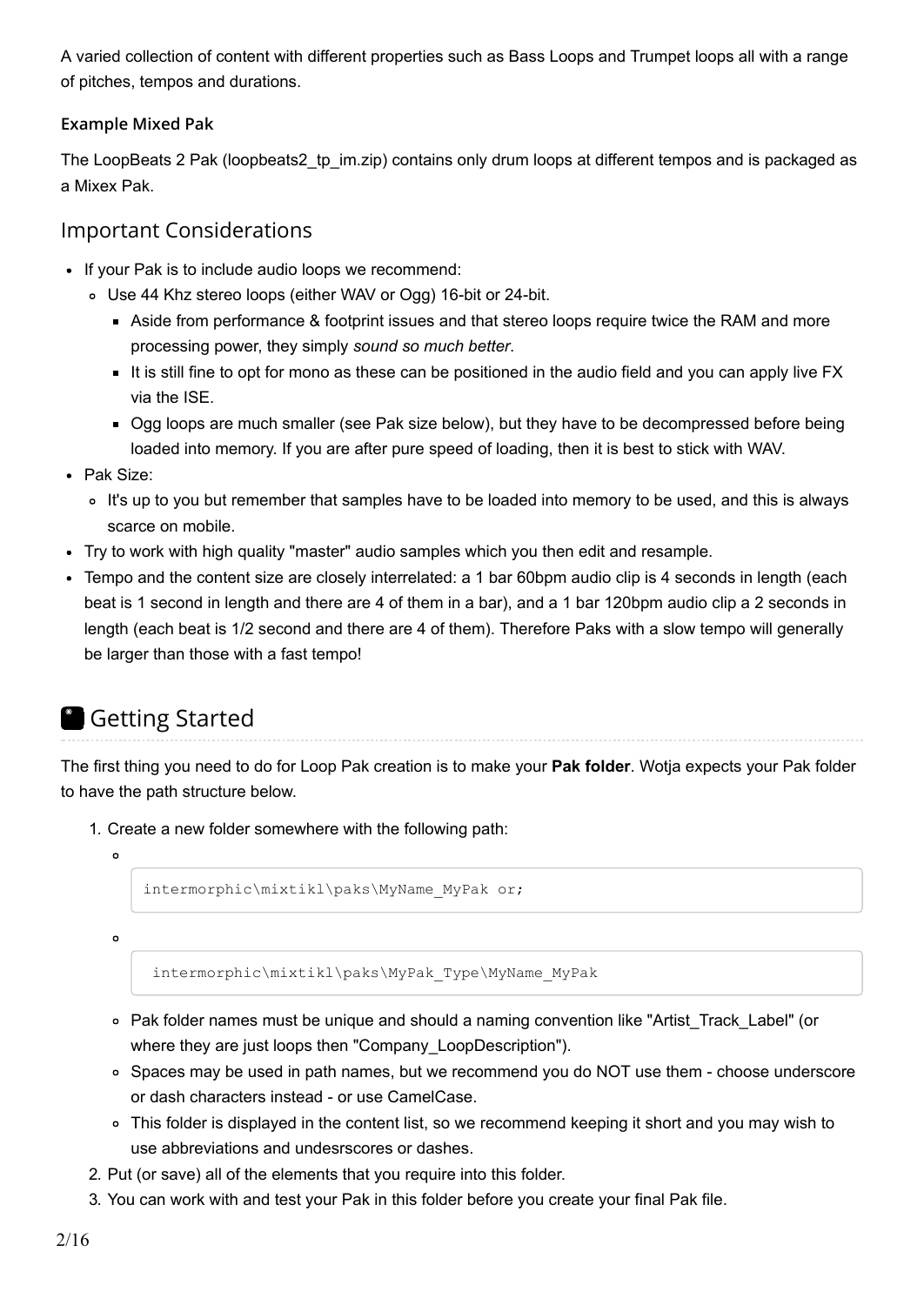- More experienced Pak creators may wish to create a "dev" folder under the "paks" folder, and then put all Pak content development in a folder "intermorphic/mixtikl/paks/" under this. You then create your zips, using batch files, from these folders and never inadvertently overwrite or alter your master content.
- 4. **You are ready for the next step!**

# <span id="page-2-0"></span>**Pak Elements**

# Pak Elements & What They're For:

### <span id="page-2-2"></span>**[pak.xml](#page-2-1)**

- Defines the Pak root and tempo; allows Pak to be displayed or hidden in Pak list
- Required in Construction Kit; can be used in Separates Pak where all content share common root/pitch

<span id="page-2-1"></span>This file defines the Pak base root and tempo and allows Pak to be displayed or hidden in Pak list. It is required in Construction Kits, and can be used in Separates Pak where all content shares a commmon root/pitch.

For a real example, see the pak.xml file in one of the [Audio Loop Collection 1](https://intermorphic.com/content/#paks) add-on Paks.

From the webpage, copy the text below and paste it into a new text file that you save in your MyName MyPak folder as pak.xml. Modify the pak.xml it to suit your requirements (see below for the optional items you can delete) :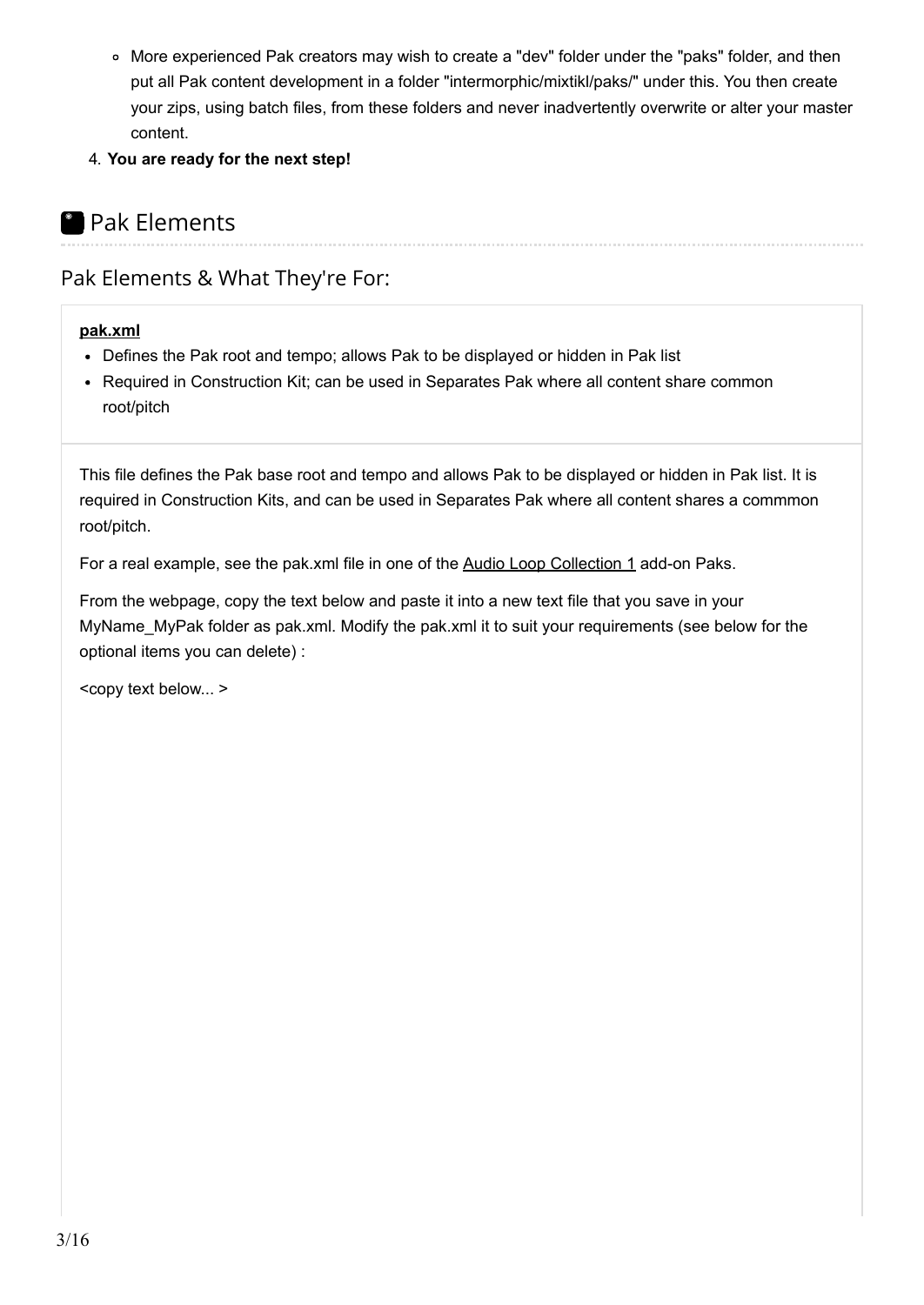```
<pak
messagespath="intermorphic/mixtikl/paks/MyName_MyPak/messages" 
tempo="135" 
root="F" 
sps="0"
scale="Major" 
hidden="1"
displayname="1" 
kmopenname="2" 
description="3" 
copyright="4" 
dispscale="5" 
eska="0"
path="/MyName_MyPak/" 
source="yourname" 
licenceURL="http://www.yourdomain.com/eula.html" 
linkURL ="http://www.yourdomain.com/getpaks/" 
year="2017" 
style="world" 
instrument="drum, beats, loops"
descriptors="beats" 
> 
\langle/pak>
```
Notes:

- 1. *messagespath*: The path to your pak messages.asm file; this will include your folder name (e.g. intermorphic/mixtikl/paks/MyName\_MyPak/messages)
- 2. *tempo*: The tempo is the tempo for which the content is designed to be played, in terms of beats per minute.
- 3. *root*: The root parameter should be the root to which the media in your content is designed to be played. For example, this might be A, A#, C, Db etc.
- 4. *sps*: This optional parameter can be left out and is really only used for a Pak where you do NOT want a change in Mix root to pitch shift the sample, e.g. for some drum loops. A value of 0 means "prevent pitch shifting"; a value of 1 means "enable pitch shifting".
- 5. *scale*: The Scale is purely informational, describing guidance as to the harmonic structure of the content within the Pak; the user considers this, and for example might not choose to play a "Minor" Pak against a "Major" Pak (but there again: they might!).
- 6. *hidden*: Set the value to 0 if you want the Pak to display in the Pak list (or just leave out the parameter altogether). e.g. for a Construction Kit; a value of 1 prevents it displaying in the Pak list, e.g. for a Separates Pak
- 7. *displayname*: DO NOT CHANGE, points to string 1 in Pak messages.asm file
- 8. *kmopenname*: DO NOT CHANGE, points to string 2 in Pak messages.asm file
- 9. *description*: DO NOT CHANGE, points to string 3 in Pak messages.asm file
- 10. *copyright*: DO NOT CHANGE, points to string 4 in Pak messages.asm file
- 11. *dispscale*: DO NOT CHANGE, points to string 5 in Pak messages.asm file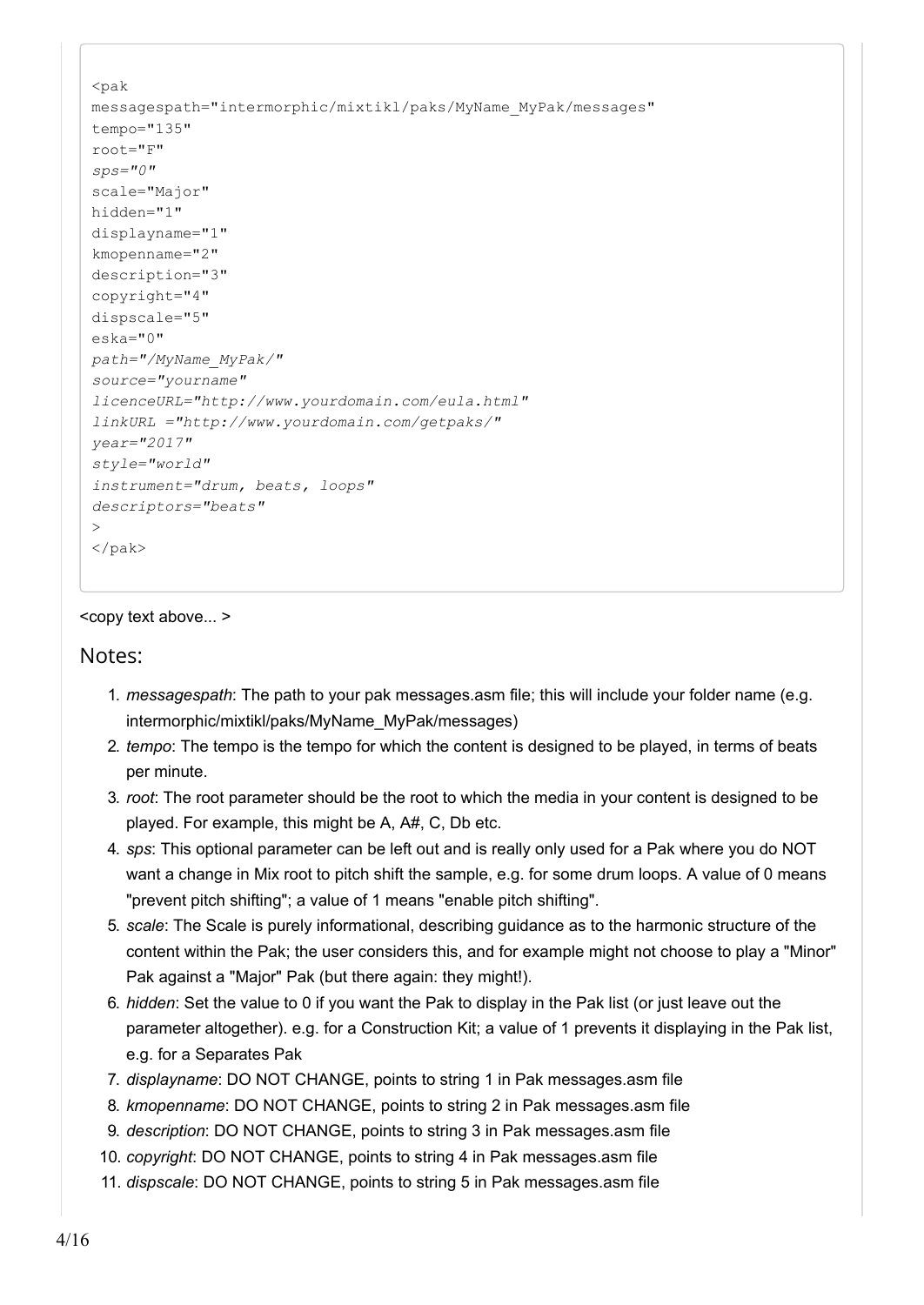- 12. *eska*: DO NOT CHANGE
- 13. All other parameters under this (as shown in grey) are currently optional and purely informational. The reason for including the other meta information is that some day Mixtikl will be able to use these of search on then, helping you to find samples quickly.
- 14. WHEN MODIFYING THE XML, BE CAREFUL NOT TO ADD SPACES WITHIN DOUBLE-QUOTE CHARACTERS (except where text). DO NOT FORGET THE FINAL CLOSING BRACES.

#### **[mixtikl.xml file](#page-4-0)**

- Defines the common root and tempo; Pak will not show in Pak list
- Special use: required in Separates Pak of common root/pitch that does not include pak.xml
- Primarily for ad-hoq use and browsing of same tempo/pitch content from a content cell without first having to first create a zip, and obviating the need for separate yourfile mixtikl.xml files for each content item - typical example would be e.g. using a directory of pre-prepared same tempo/pitch loops from a Music Magazine or sample directory

<span id="page-4-0"></span>SPECIAL USE ALTERNATIVE TO PAK. XML FILE: This file tells Mixtikl about any overriding tempo, root and scale of **all** loops in this Pak, and will ensure the Pak is not displayed in the Pak list. Is only required in a Separates Pak that includes content all at the **same** tempo and root pitch, and does not contain a pak.xml file. It means you do not have to create a **yourfile mixtikl.xml** file for each and every audio and music content file in the Pak.

It is primarily for ad-hoq use and browsing of same tempo/pitch content from a content cell without first having to first create a zip, foregoing the need for separate yourfile mixtikl.xml files for each content item typical example would be e.g. using a directory of pre-prepared same tempo/pitch loops from a Music Magazine or sample directory.

From the webpage, copy the text below and paste it into a new text file that you save in your MyName MyPak folder as mixtikl.xml. Modify the mixtikl.xml it to suit your requirements (see below for the optional items you can delete) :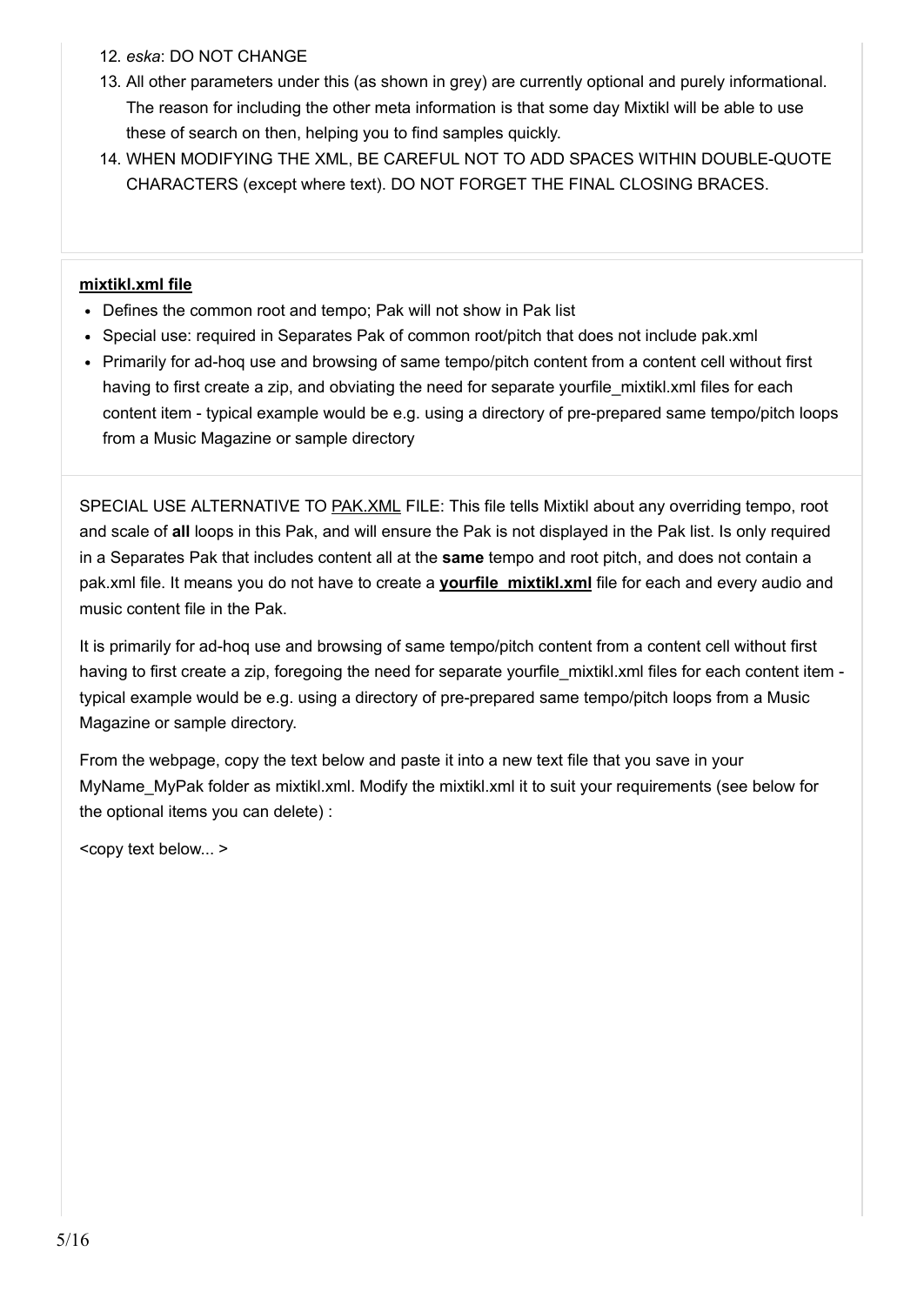```
<?xml version="2.0"?>
<mixtikl_meta
tempo="120"
root="D"
scale="Major"
path="/MyName_MyPak/" 
licenceURL="http://www.yourdomain/eula.html" 
linkURL ="http://www.yourdomain.com" 
source="yourname" 
copyright="yourname" 
year="2017" 
style="house" 
instrument="bass" 
descriptors="fast, heavy, loud" 
\rightarrow</mixtikl_meta>
```
### Notes:

- 1. As for yourfile mixtikl.xml files, except does not include the "bars" meta tag.
- 2. Items in grey are for the time being optional and informational.

#### **[messages.asm](#page-5-0)**

- Defines how the Pak shows up in the Pak list
- Required in Construction Kit; only required for Separates Pak that needs to show in Pak list

<span id="page-5-0"></span>This simple text file defines how the Pak shows up in the Pak list. It is required in both Construction Kit and Separates Paks.

For a real example, see the messages.asm file in one of the [Audio Loop Collection 1](https://intermorphic.com/content/#paks) add-on Paks.

From the webpage, copy the text below and paste it into a new text file that you save in your MyName\_MyPak folder as messages.asm. Modify messages.asm to suit your requirements:

```
* Copyright (C) 2017 Your Name. All Rights Reserved.
CATALOG_START "en"
CATALOG_STRING 1, "MyName_MyPak"
CATALOG_STRING 2, "MyName_MyPak"
CATALOG_STRING 3, "MyName_MyPak using 3rd party samples."
CATALOG STRING 4, "The Copyright statement"
CATALOG STRING 5, "Major"
CATALOG_STRING 6, "http://www.yourdomain.com/pak"
CATALOG_END "Unknown"
```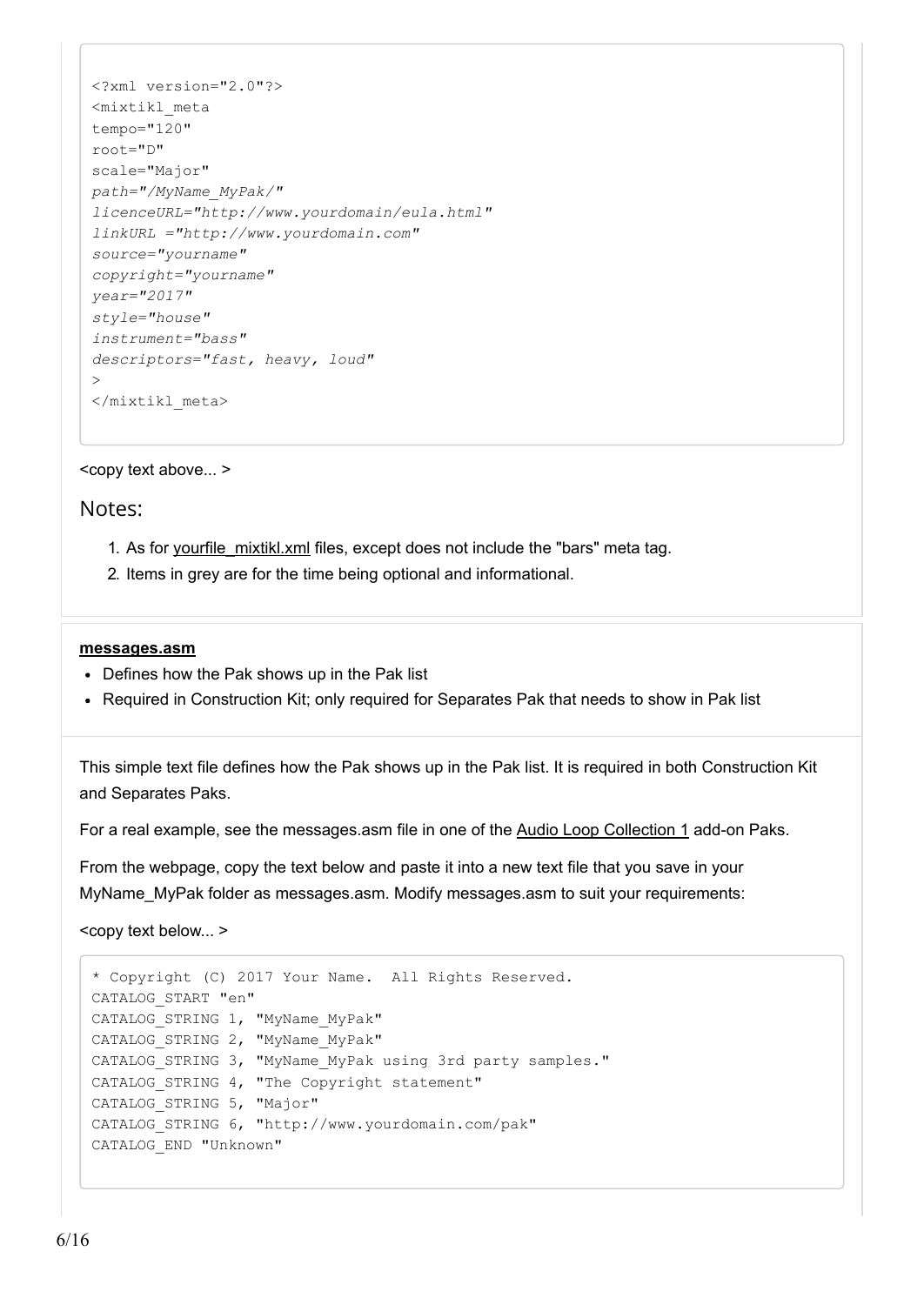#### Notes:

- 1. Put your copyright statement here if you wish, but do not forget the "\*" at the beginning
- 2. CATALOG\_START "the locale/language for your Pak, where en is English"
- 3. CATALOG\_STRING 1, "text shown when using Menu Open operations"
- 4. CATALOG STRING 2, "text preface (e.g. XXX) shown when opening files saved by users, i.e. XXX: File Name : User Mix name"
- 5. CATALOG STRING 3, "description of your content; this is not seen by the user"
- 6. CATALOG\_STRING 4, "the copyright notice; this is not seen by the user"
- 7. CATALOG STRING 5, "pak scale (e.g. major, minor); this is not seen by the user"
- 8. CATALOG STRING 6, "URL-to-a-webpage-about-the-pak"; deprecated
- 9. CATALOG END "do not change, essential"

### **[your files](#page-6-0)**

- The content files you want in your Pak, in any combination of audio, MIDI, noatikl and wotja formats
- Required in both Construction Kit and Separates Pak

<span id="page-6-0"></span>Paks can contain audio and music files in any of the related formats supported by Mixtikl (e.g. .ogg, .mid/.midi, .noatikl, .wotja, .wav and even DLS 1 wavetables). For further information see the section on [Content Types](#page-10-0).

For a real example, see the files in one of the [Audio Loop Collection 1](https://intermorphic.com/content/#paks) add-on Paks.

- 1. *For "Construction Kit" Paks*: Include a minimum of 12 content items (one for each of the 12 tracks), but you can include more if you want to give your Pak users "bonus" items. We recommend 15-16 items.
- 2. *For "Separates" Paks*: Include as many content items as you like, but remember that there is limited file storage on mobile devices, and the more items you include, the more there is to browse (so it can take longer to find something).
- 3. Name your content files following the [File Naming Convention.](#page-12-0) Check the example Paks for examples of this.
- 4. Ensure that any loops used are a minimum of 1 bar length (if they are short sounds you can pad them out with silence); loops have the correct number of sample points for the respective bar lengths; they all loop cleanly.
- 5. You will need to normalise any audio sample used in such a way that when 9-10 of them are playing simultaneously at say 80% max volume level there is no audible distortion. This might mean normalising to e.g. -2db or somesuch factor. Once this factor has been established, use it across all your Paks.
- 6. Content should be 1-4 bars in length, melodic elements being better as multibar (they more easily bear repetition that way; some beats can be 1 bar, but others should be longer). However, 2-4 bar samples can be large, so use sparingly. Generative content can play for ever :).
- 7. We recommend that content Master files should be 44KHz WAV files (mono or stereo depending on what you are working with).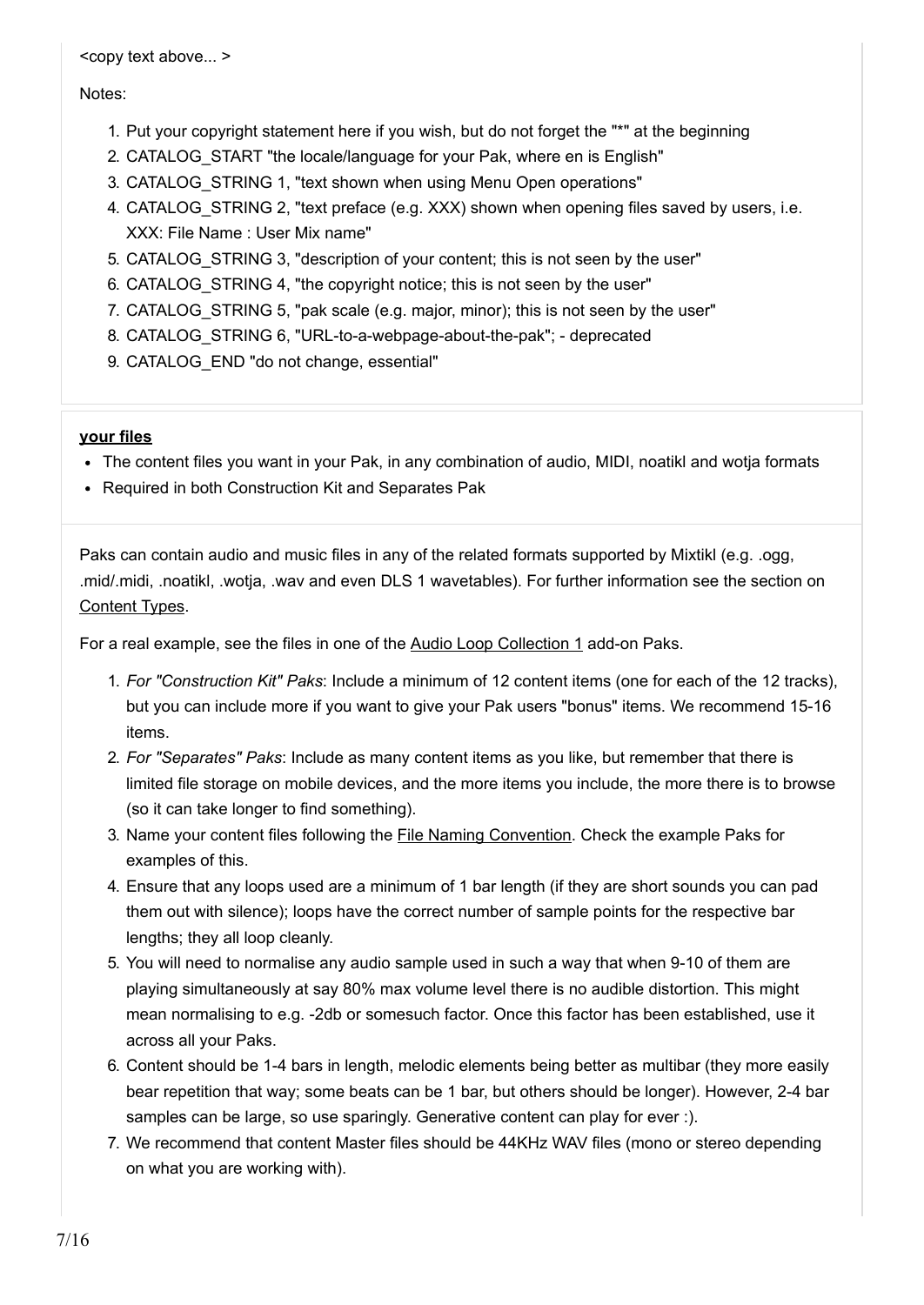- 8. Convert your .wav audio samples to .ogg using e.g. Oggdrop (quality setting 4, approx 128kbps). This should give you optimum sound quality, and file size.
- 9. Please bear in mind the overall [recommended Pak sizes](#page-1-0), and note that the Pak tempo will have a bearing on the size of the .Ogg files. Low frequency loops (e.g. Bass) tend to end up smaller than those with high frequencies (e.g. hi hats). You may need to experiment here, also with bar lengths to see what can fit.
- 10. All samples need to be prepared carefully so that the loop points are set correctly and there is no noticeable audio artifacts (glitches) when the sample loops. You should test all samples in test mixes. Also, you should ensure that the ogg encoded versions do not any clipping.
- 11. You should only include loops of the same scale in ANY Pak.

### **[yourfile\\_mixtikl.xml files](#page-7-0)**

- Meta file that defines content item tempo & root
- Required in a Separates Pak for every content item that *differs* from the pak.xml or mixtikl.xml root/pitch values

<span id="page-7-0"></span>SEPARATES PAK: This text file tells Mixtikl about the tempo, root and scale of ONE content file, together with other meta information. It is only essential to have one for a content item when it does not share the common features of the [pak.xml](#page-2-2) or [mixtikl.xml](#page-4-0) file. It can also be used in a Construction Kit if you have a content item that is at a different root and tempo to that defined in the Pak.xml.

"**yourfile**" is shorthand for the name of the related [content file](#page-6-0), without its file extension. Eg. if one of your content files was called **d\_2-kick2\_140d.ogg**, then this corresponding file is called **d\_2 kick2\_140d\_mixtikl.xml**.

From the webpage, copy the text below and paste it into a new text file that you save in your MyName MyPak folder as e.g. bass mixtikl.xml. Modify this file to match up with the corresponding content item :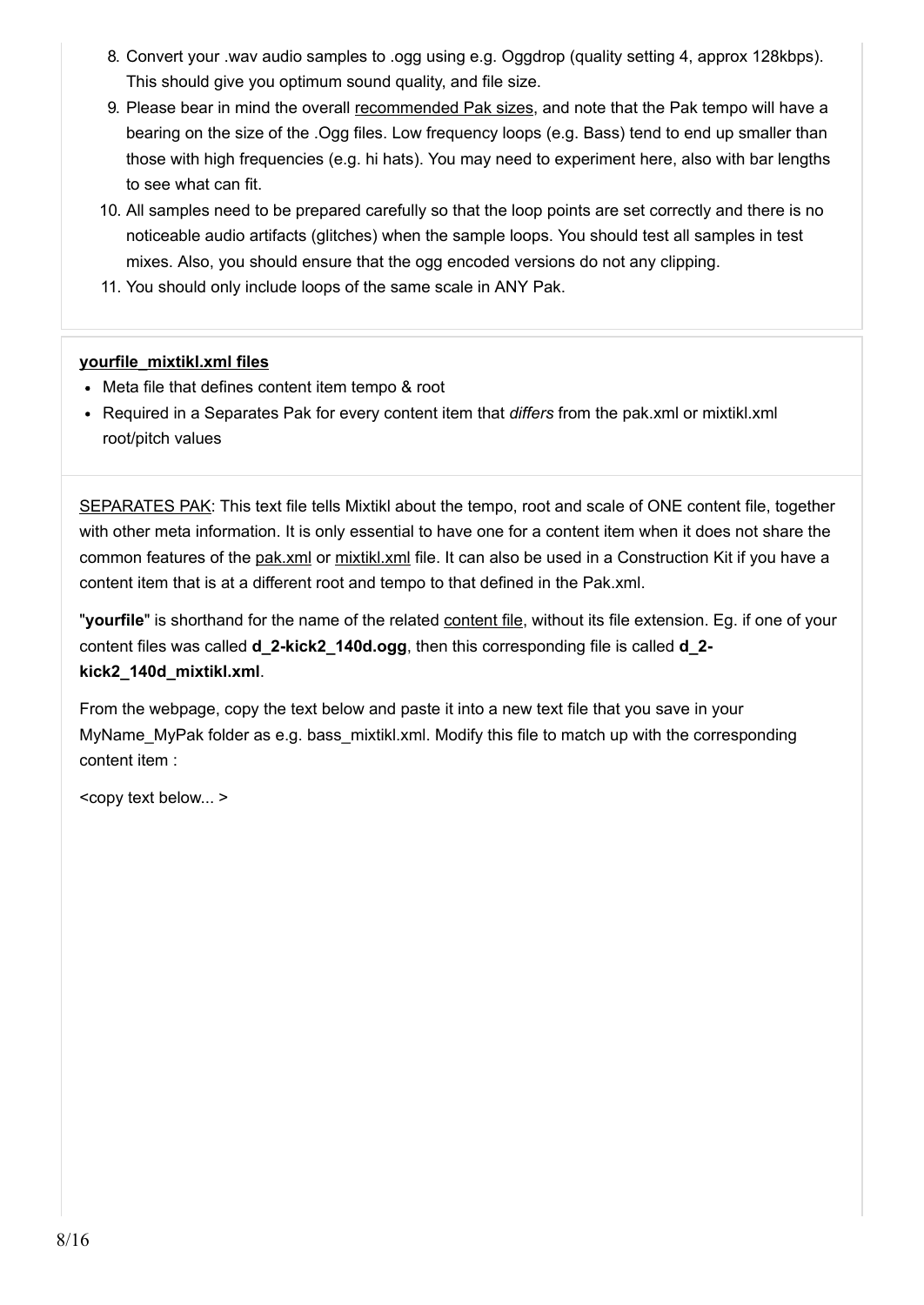```
<?xml version="2.0"?>
<mixtikl_meta
tempo="81"
root="D"
scale="Major"
path="/MyName_MyPak/" 
licenceURL="http://yourdomain.com/eula.html" 
linkURL ="http://yourdomain.com/getpaks/"
source="yourname" 
copyright="yourname" 
year="2018" 
style="world" 
instrument="drums" 
bars="1" 
descriptors="beats" 
\rightarrow</mixtikl_meta>
```
Notes:

- 1. *tempo*: The tempo is the tempo for which the content item is designed to be played, in terms of beats per minute.
- 2. *root*: The root parameter should be the root at which this content item is designed to be played. For example, this might be A, A#, C, Db etc.
- 3. *scale*: The Scale is purely informational, describing guidance as to the harmonic structure of the content item within the Pak; the user considers this, and for example might not choose to play a "Minor" Pak against a "Major" Pak (but there again: they might!).
- 4. All other parameters under this (as shown in grey) are currently optional and purely informational. The reason for including the other meta information is that some day our apps might be able to use these to filter or search on to help you to find samples quickly.
- 5. WHEN MODIFYING THE XML, BE CAREFUL NOT TO ADD SPACES WITHIN DOUBLE-QUOTE CHARACTERS (except where text). DO NOT FORGET THE FINAL CLOSING BRACES.

#### **[yourmix.wotja or yourmix.mixtikl files](#page-8-0)**

- The mix file(s), which might even be empty, required for every Pak that shows in the Pak list
- Required only in a Construction Kit Pak

<span id="page-8-0"></span>**This section is to be reworked.**

#### **[splash.png](#page-9-0)**

• The Pak splash screen that displays in Mixtikl (only) as the Pak is loading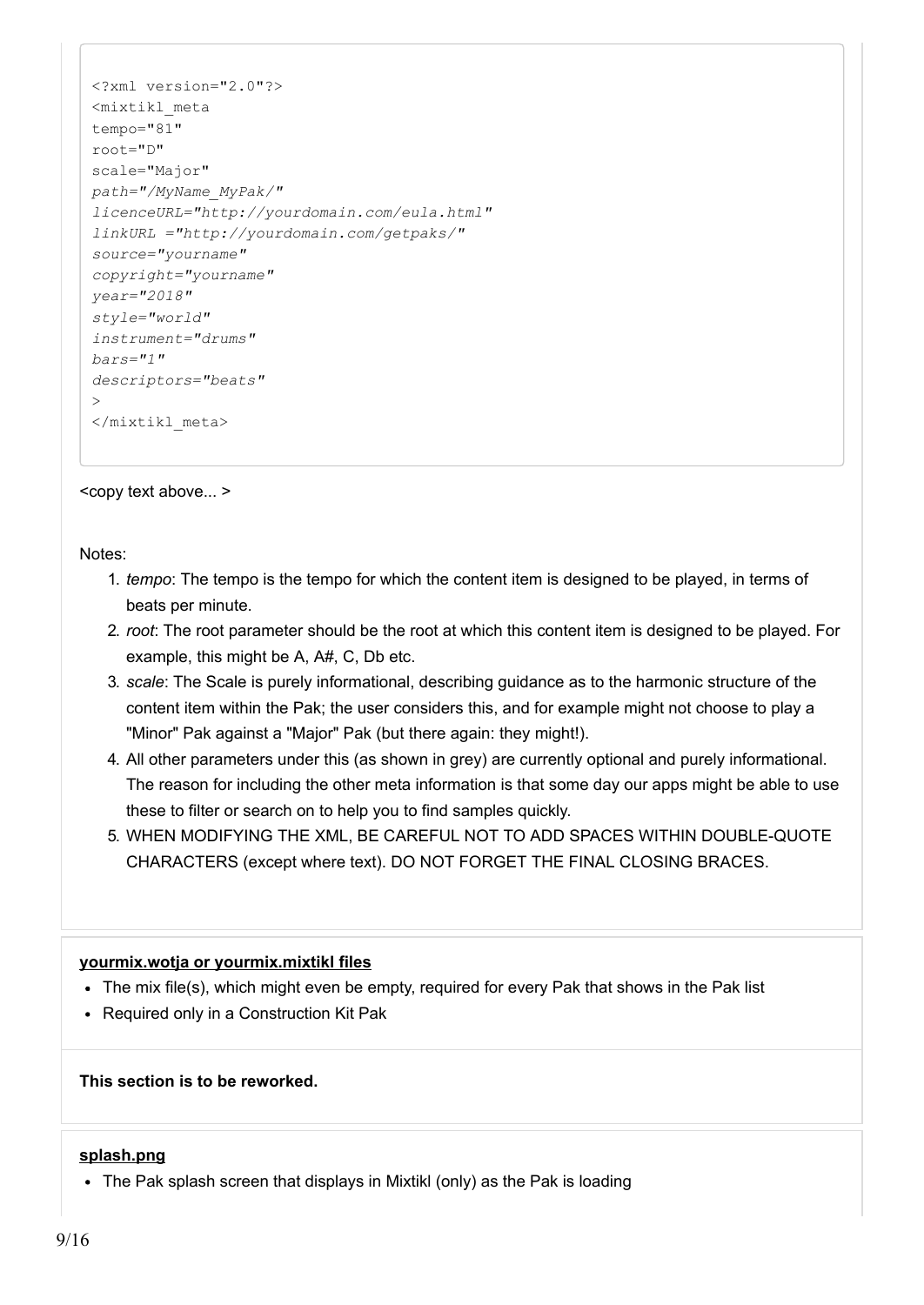<span id="page-9-0"></span>

OPTIONAL for Paks for Mixtikl: You can include an image in your Pak that is displayed when loading or creating a mix based on your Pak (your Pak must be installed).

For a real example, see the splash.png file in one of the [Audio Loop Collection 1](https://intermorphic.com/content/#paks) add-on Paks.

**File name**: "splash.png"

**Recommended size**: 640 × 614 pixels (optimally fits all skin sizes), although it can be larger.

**Recommended bit depth**: 24-bit indexed png (to make sure it looks good on larger screens like on iPad "retinal" display).

**Note**: The image is stretched to fill a skin-specific area which depends on the screen size/skin that Mixtikl is running at.

### **[licence.txt](#page-9-1)**

- The Licence file that accompanies the Pak
- Optional

<span id="page-9-1"></span>OPTIONAL: The license that you want to accompany the content in your Pak. The user will not be able to see this, but you can included it.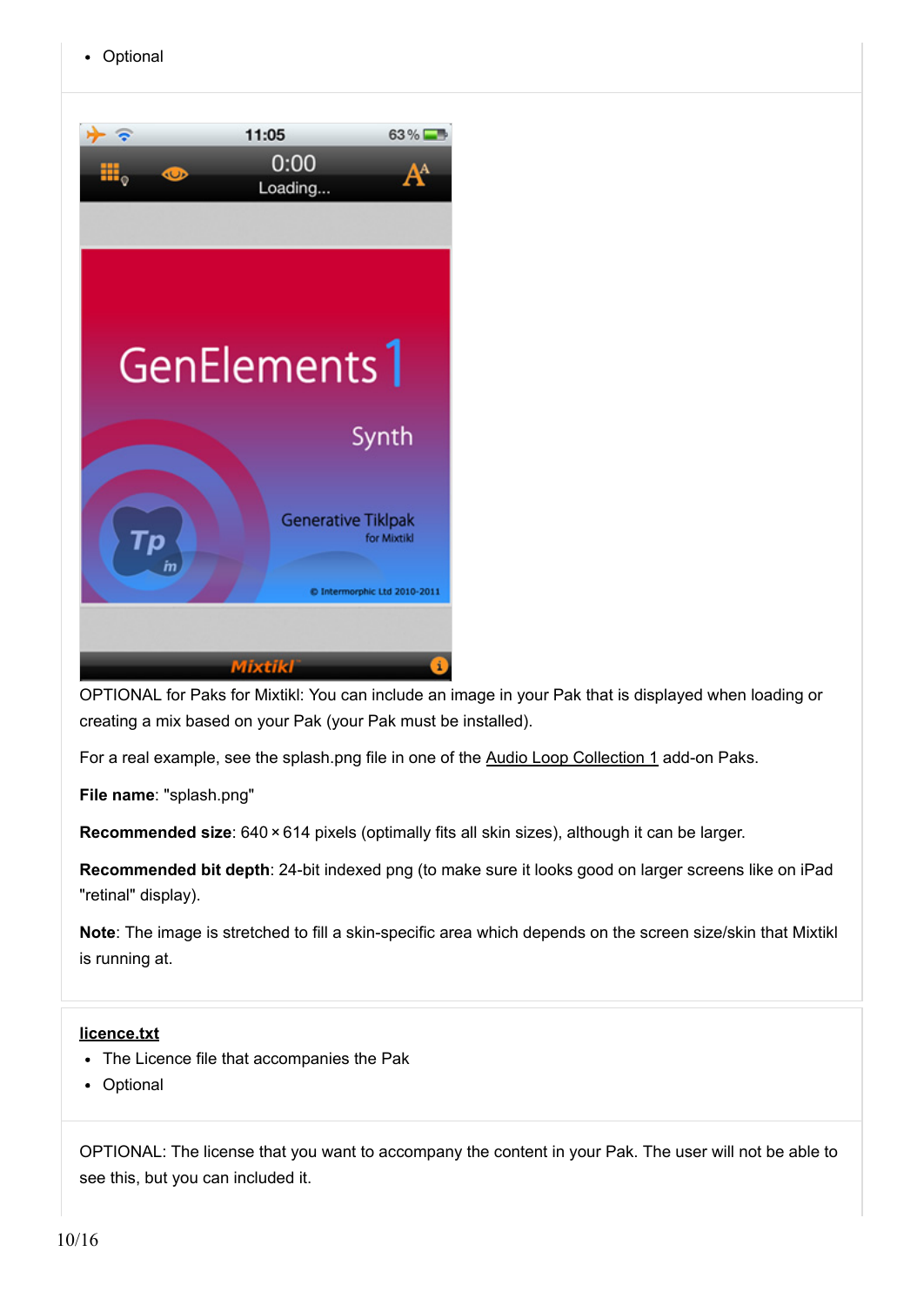For a real example, see one of the [Audio Loop Collection 1](https://intermorphic.com/content/#paks) add-on Paks.

From the webpage, copy the text below and paste it into a new text file that you save in your MyName\_MyPak folder as license.txt. Modify license.txt to suit your requirements:

<copy text below... >

```
<a href="help:help">QUICK HELP
\langle h r \rangle<b>Your license name
Your license text...
<a href="help:license">TOP ^
```
<copy text above... >

# <span id="page-10-0"></span>**Content Types**

Wotja and Mixtikl allow the mixing together of many different audio and music files, namely "content". This content can be in a wide range of file formats, from audio clips to MIDI files and beyond. To keep things simple, we refer to any item of content in any format simply as "content" or "content item", but this section gives some more information on the different formats.

The above app's content flexibility allows you to be creative in ways that both suits the capabilities of your device and that match your personal preferences – namely how much memory you have on your phone, and how much space you want to set aside for storing content or recordings of mixes you might make.

## Audio Content

Audio content is used where maximum sonic impact is required. The reason is that an audio sample (a short clip) contains a great deal of high quality pre-processed audio information (such as a real voice, electric guitar riff, orchestral theme etc). However, the downside is that memory usage is higher than for other content types (for both storage and operation). A typical 1 bar audio sample (in compressed Ogg Vorbis format, 48Kbps) is around 15Kb, but in order to be mixed it must first be expanded into your device RAM memory, where it might be >4 times larger!

Audio formats supported (file extensions capitalised for consistency):

- Ogg Vorbis (compressed audio format) .OGG
- WAV (PCM and ADPCM) .WAV (8 or 16 bit only at present)

Note: When using audio content, there are a number of factors that determine the size of the content item. The key ones are the tempo of the mix and how many "bars" there are in each item of content (a "bar" is a musical term which refers most commonly to 4 beats, and is the normal minimum size for a content item), and then for each item the sample rate, bit depth and whether the sample is stereo or mono.

Tempo is to do with how many beats per minute (bpm) you have in your mix, which is defined in each Pak. Tempo and the content size are closely interrelated in that a 1 bar 60bpm audio clip is 4 seconds in length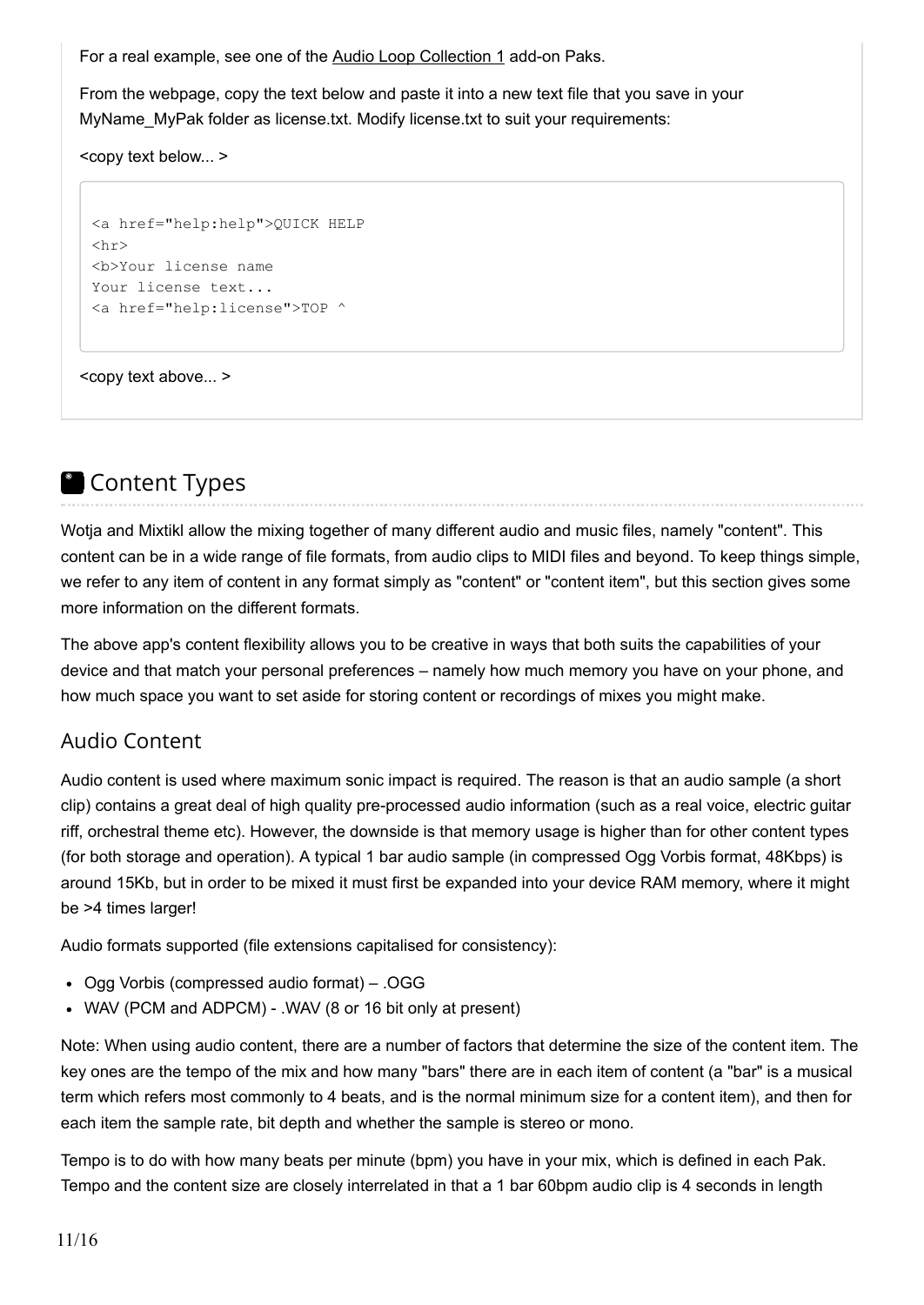(each beat is 1 second in length and there are 4 of them in a bar), and a 1 bar 120bpm audio clip a 2 seconds in length (each beat is  $\frac{1}{2}$  second and there are 4 of them).

## MIDI Content

MIDI content is an electronic version of sheet music (in that it only contains note playback information), and it is played through the Mixtikl integral MIDI synthesizer. MIDI content has the advantage of small size, and so uses far less device memory, but it does not have the sonic impact and richness of the much larger audio content. A typical 1 bar MIDI riff is around 1Kb.

MIDI formats supported (file extensions capitalised for consistency):

SMF (Standard MIDI file, type 0 or 1) - .MID/.MIDI/.KAR

# Advanced Content

Various advanced content options are available, and these allow greater use of the device as a music "computer", creating rich sounds from small components. This kind of content is typically in .wotja or .noatikl format, and through the [ISE](https://intermorphic.com/ise/20) and [IME](https://intermorphic.com/ime/20) it allows the use of real software synthesisers, FX and music engines. A 1 bar .noatikl file can be just a few Kb in size, but can be set up to allow the creation of hundreds of minutes of varied and sonically rich content.

Wotja Templates (.noatikl) are created with [Wotja](https://intermorphic.com/wotja)

Advanced formats supported (file extensions capitalised for consistency):

• Noatikl - .NOATIKL

# SF2/DLS 1 Wavetable

The ISE multi-synth can be used to hook up MIDI or advanced content to a Wavetable of type SF2 (SoundFont) or DLS 1. The Wavetable can either be in one of the pre-installed Paks, or included in a Pak you might have made. Either way, it has to be installed to your device and ISE must know the path to it.

Being able to target a SF2 or DLS 1 Wavetable via ISE means that MIDI playback, via the MIDI synth in ISE, can use some cool sounds and with the smallest performance overhead - all you need is the Wavetable!

# Multi-bar Content

This is content in any of the above forms that plays for more than 1 bar. It can be even more effective than content of 1 bar length as it provides more continuity and variation over a longer period of time. Mixtikl is very powerful in that mixes can utilise not only 1 bar content, but also multi-bar content. Mixtikl intelligently caters for content of non-full bar length (e.g.  $2\frac{1}{4}$  bars). When the content is not in a Pak it will not simply loop the content, causing mix synching problems, but will instead pad it out with silence until it reaches the next bar boundary. Content that \*is\* in a Pak is time- stretched/shrunk automatically to the nearest bar multiple.

# The "mix file" itself

When you add content into a mix, this information is saved to a special "mix file" format called ".wotja" or ".mixtikl" (depending on app used). It stores all the information about what content is used in the mix and where, together with sound FX used etc.

Add-on Paks and Content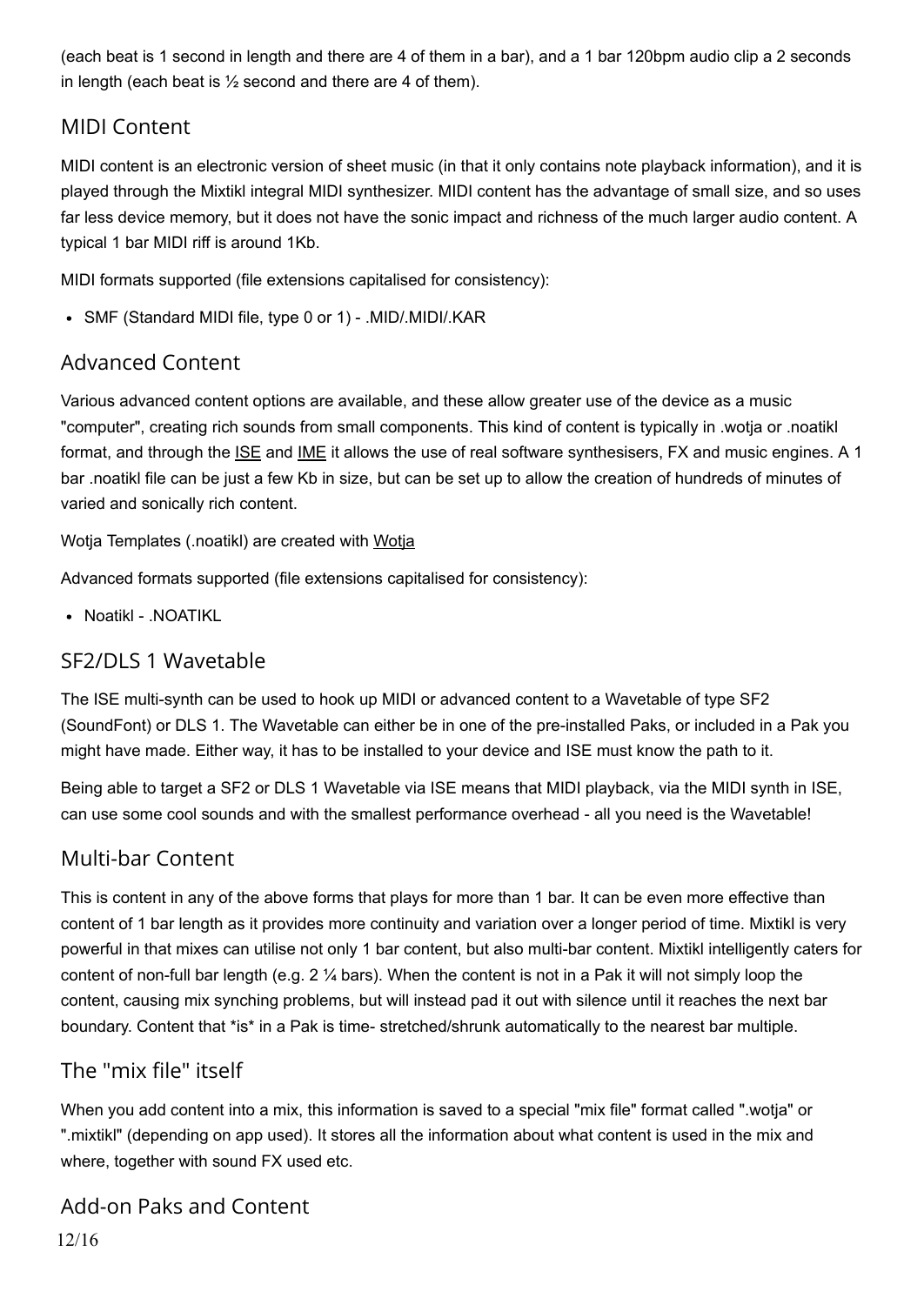# <span id="page-12-0"></span>**•** File Names

### File Naming Convention

### **This section is for guidance only.**

The file naming convention used for Paks suits Paks tha contain a lot of content as it helps to group similar content in list displays (e.g. content list).

For real examples, see the older templates included with our apps, such as the GenMix1 Pak (genmix1\_dmaj\_im\_tp.zip)

*TIP*: If you have a loop, e.g. a drum loop, that you want never to be pitch shifted (even if it can be tempostretched), the use the "d\_" prefix below.

File Naming Convention: **track\_bars-contentName-aksmo.type**

### e.g. **d\_2-kick2\_140d-o.ogg**

### **track\_**

Choose one of 5 single character values followed by an "underscore" (the user never sees these letters):

- **d\_** (drums)
- **b\_** (basses)
- **c\_** (chords/structure)
- **l\_** (leads/arps)
- **u\_** (fx/vox/custom/stings)

### **bars-**

The number of bars followed by a "dash" (e.g. "4-")

- *OPTIONAL* we generally do not use this identifier, but it is available for you if it helps you, i.e. you can see in a content cell how long the loop will play for, and you can also visually track its progress with the moving content cell "mote".
- 0 is a special case that indicates content that will play for a very long time, which as far as the application is concerned, effectively means forever. This kind of content is generative in nature, and the generative material is authored with Noatikl. Noatikl content can be set up to play for a maximum of 9 hours, for example!
- If the content is only 1 bar long, then you can ignore this, i.e. track ContentName-aksmo.type.

### **contentName**

The name shown in a content cell. Using this convention means content is shown in the easiest, briefest and most easily understandable way in both the content cells and the content list. The contentName can include the underscore character.

Recommended syntax is :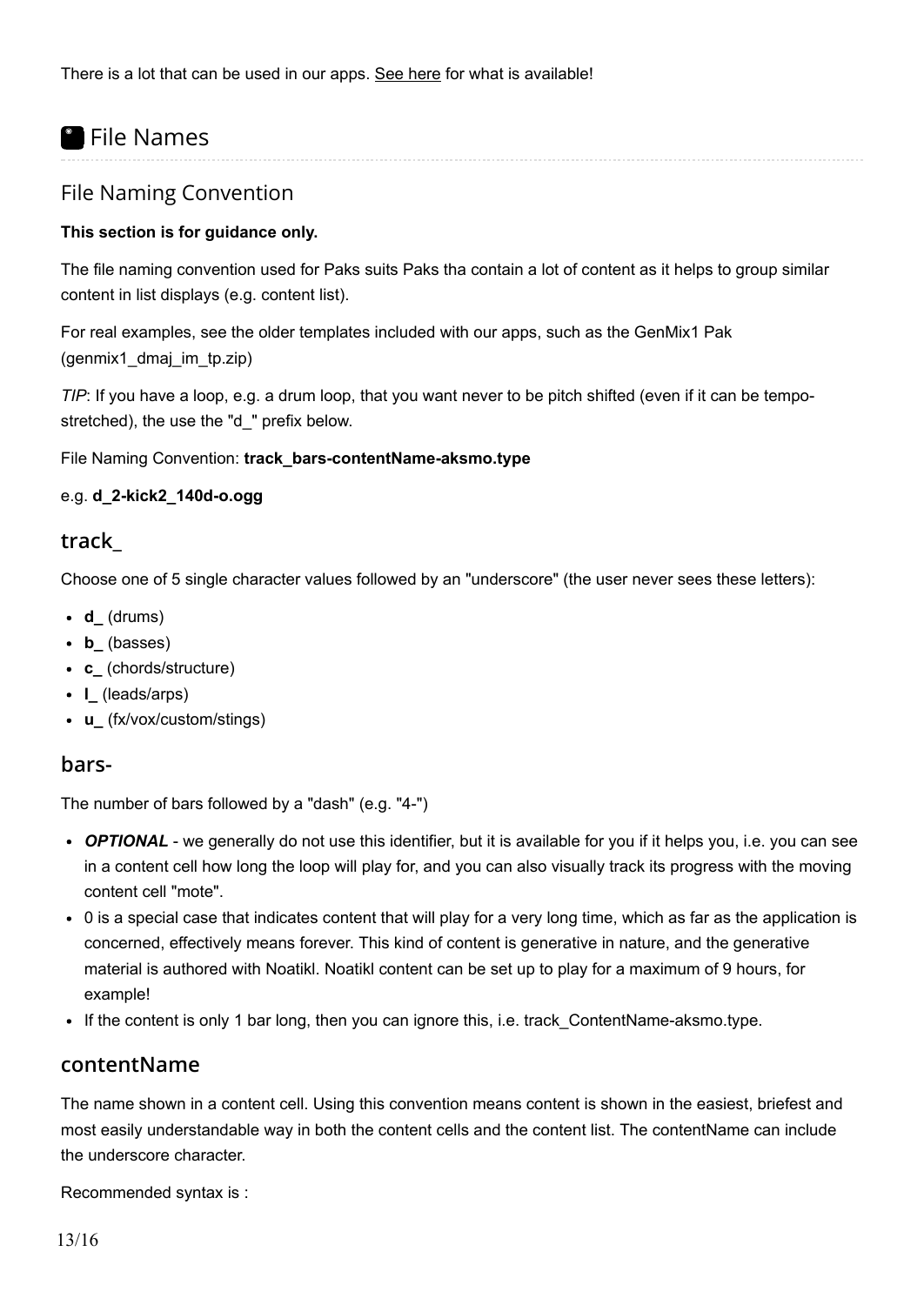"**sampleTypesampleNumber\_TempoRoot\_OtherInfo**" (e.g. **kick1\_140d\_OtherInfo** for Kick Drum 1

- **sampleType** of 3-4 characters
	- "**snar**" for Snare Drum
	- "**syn**" for Synth
	- "**prc**" for percussion
	- "**kick**" for bass drum
	- "**hhat**" for hi hat
	- "**cym**" for cymbal
	- "**vox**" for voice
	- "**chrd**" for chords
	- "**bass**" for bass etc
- **sampleNumber**
	- the variant, e.g. **1**, **2**, **3** etc.
- **\_TempoRoot**
	- The tempo and root note e.g. **\_140d**
- **\_OtherInfo**
	- o Such as the details of the original sample name if the sample is renamed (e.g. 7WDZGSpice), the Pak name (e.g. loopbeats1) and the pak maker (e.g.  $\Box$ M)

### **-aksmo**

Preceded by a "dash", this is an advanced set of identifiers used by content authors to identify specific content types. If you are using audio or MIDI content only, then you can ignore these identifiers (i.e. track bars-ContentName.type).

- **a** the identifier for "advanced content", which is content constructed in such a way that it requires more than normal usage of computer processing to play. An example of this being content that uses modular synthesis to generate the sounds, or has heavy use of multi-layered audio samples. This content will display as red in the content list.
- **k** used for content that uses the IME. This content is typically generative, in that music is continuously created on-the-fly.
- **s** the identifier for content that uses sounds created through modular synthesis. 's' labelled content is normally labelled "advanced" as well.
- **m** MIDI based content.
- **o** Content that uses compressed audio samples, such as sample in Ogg Vorbis format.

### **type**

This is the file extension, such as **.noatikl**, **.mid**, **.ogg** or **.wav** etc. The file extension determines what color (Mixtikl ONLY) the content will show up in the cell content list.

- Audio content displays as blue (Ogg, WAV);
- MIDI content displays as black (MIDI, MIDI partikl)
	- in the content cell it is also indicated with a small black and white piano keyboard;
- Advanced content (as noted above) displays in dark red (.noatikl)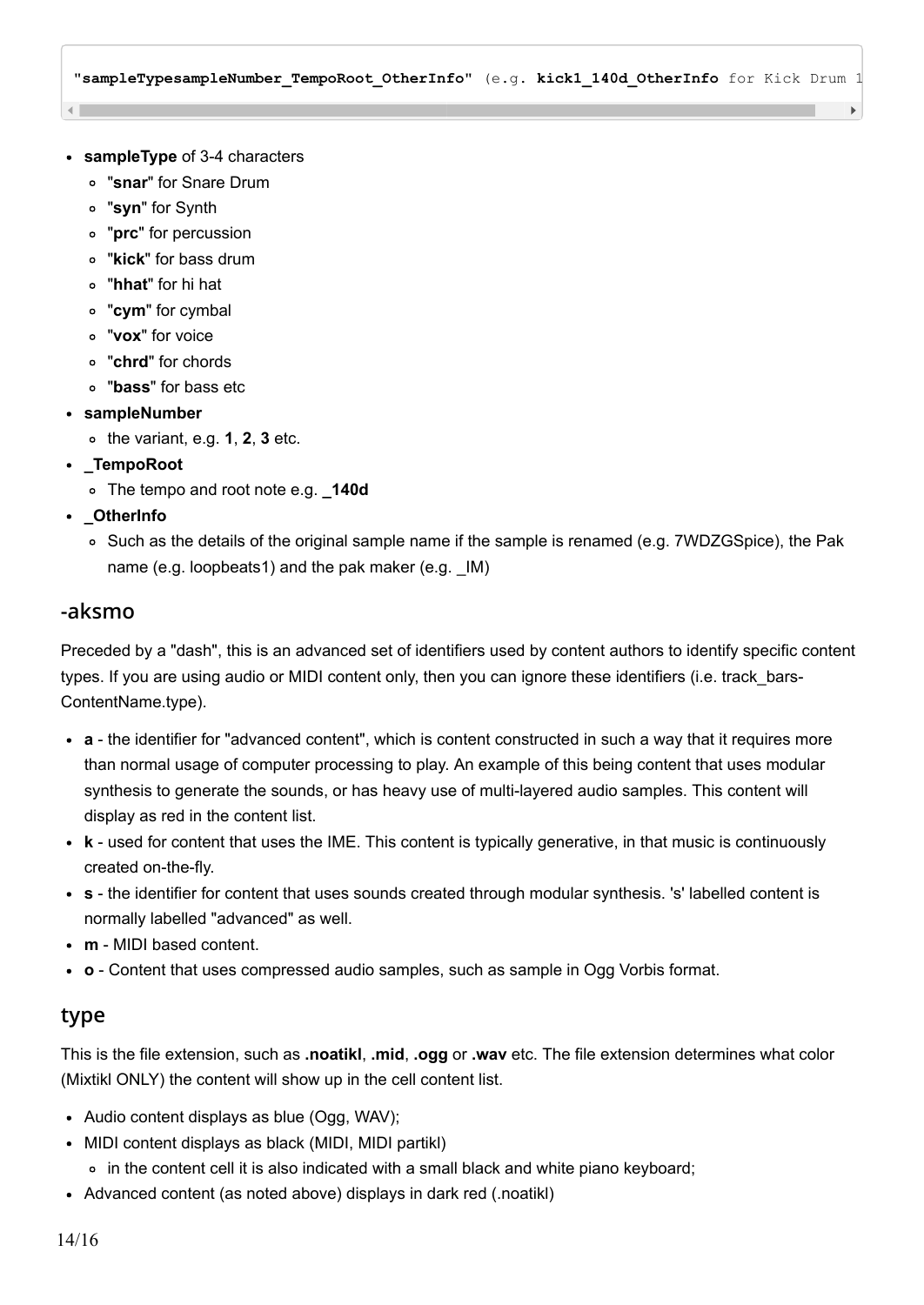# <span id="page-14-0"></span>Creating your Pak.zip file

You can use your preferred Zip file utility to create your Pak. The KEY thing to remember is that you MUST get the path information correct for your Pak to load. Some Zip file utilities make it easy to include the right path information, some don't. Some you will need to use a Command line option to do this, especially if you create your Paks in a different folder to the one required for a Pak to load.

For a real example, see one of the [Audio Loop Collection 1](https://intermorphic.com/content/#paks) add-on Paks.

It is **essential** that the following path (off your hard disk root, e.g. C:) is used and included in the Zip file for **all** your content in the Pak: e.g.

**intermorphic\mixtikl\paks\MyName\_MyPak\**

```
If you are making a Separates Pak you can included the Pak in a sub-folder under the paks directory, e.g.
```

```
intermorphic\mixtikl\paks\MySamples\MyName_MyPak\
```
- The path(s) above **MUST NOT** include any other path information before "intermorphic" or the Pak simply will not work.
- *TIP*: More experienced Pak creators may wish to create a "dev" folder under the "paks" folder, and then put all Pak content development in a folder "intermorphic/mixtikl/paks/" under this. You then create your zips, using batch files, from these folders and never inadvertently overwrite or alter your master content.
- Once zipped, copy (or move) the Pak zip file (e.g. MyPak.zip) you have just made to the Wotia Folder
- Relaunch Wotja, and you should be able to use your new Pak!

## **Windows Users - Tips for Zipping Paks**

There are a number of zip tools you can use on Windows, including **[7Zip](http://www.7-zip.org/)** and [WinZip](http://www.winzip.com/) etc.

- 1. **Approach 1 Using Latest version of WinZip (e.g. > 12.x ...)**
	- Imagine you have the content for pak you're creating in c:\this\that\intermorphic\mixtikl\paks\\*
	- Add the folder(s) you want from Windows Explorer to a zip you should include full path info
	- To fix the path info in the zip file, to be relative... i.e. to remove the unwanted c:\this\that path information then, in WinZip, select the "Folders" view.
	- In the left hand pane, move to the folder above which you wish to preserve the relative path (i.e. to c:\this\that in this case).
	- Drag the intermorphic folder from the right pane, to the top/root of the zip file structure in the left pane.
	- Your file/folder paths are now fixed!

## **Mac Users - Tips for Zipping Paks**

There are a number of zip tools you can use on Mac, including Stuffit and [BetterZip](http://macitbetter.com/)

### 1. **Approach 1 - Using Terminal to zip up your Pak**

Launch Terminal (from Finder, under Applications > Utilities), and type the following, where